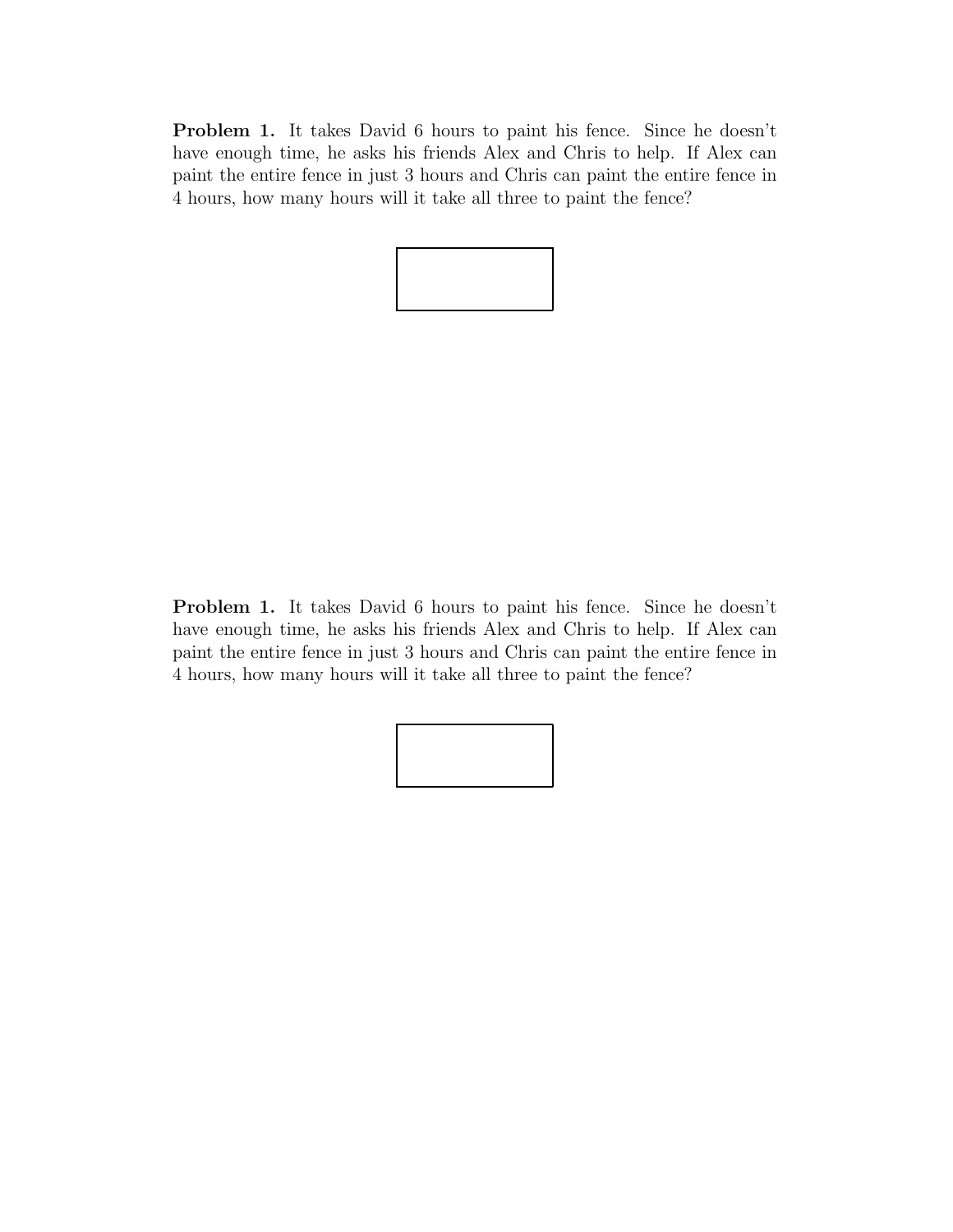Problem 2. A circle is inscribed in a regular hexagon. If the perimeter of the hexagon is 12, what is the area of the circle?



Problem 2. A circle is inscribed in a regular hexagon. If the perimeter of the hexagon is 12, what is the area of the circle?

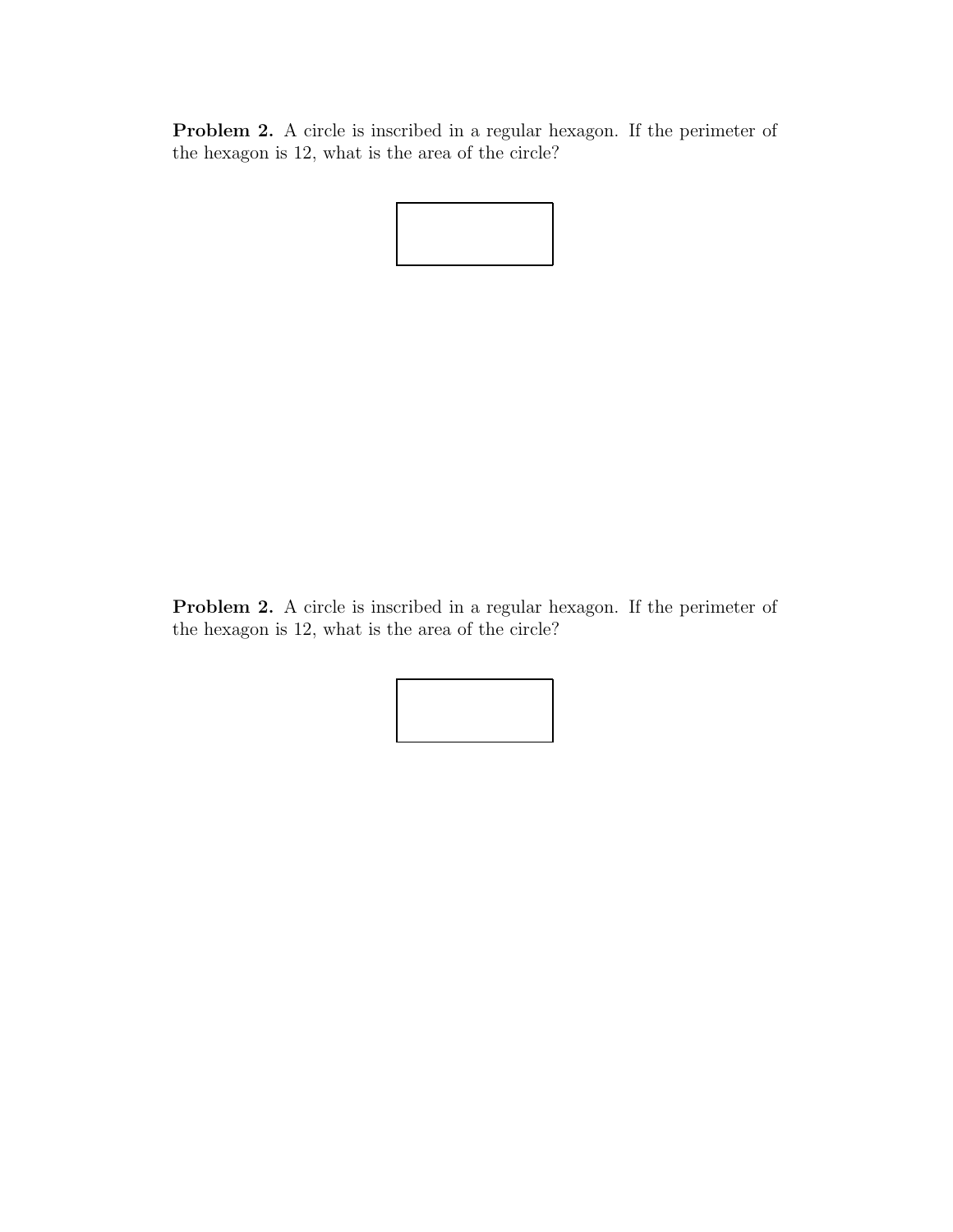**Problem 3.** How many points  $(m, n)$  with integer coordinates are on the line segment joining  $(-2, 3)$  and  $(34, 30)$ ?



**Problem 3.** How many points  $(m, n)$  with integer coordinates are on the line segment joining  $(-2, 3)$  and  $(34, 30)$ ?

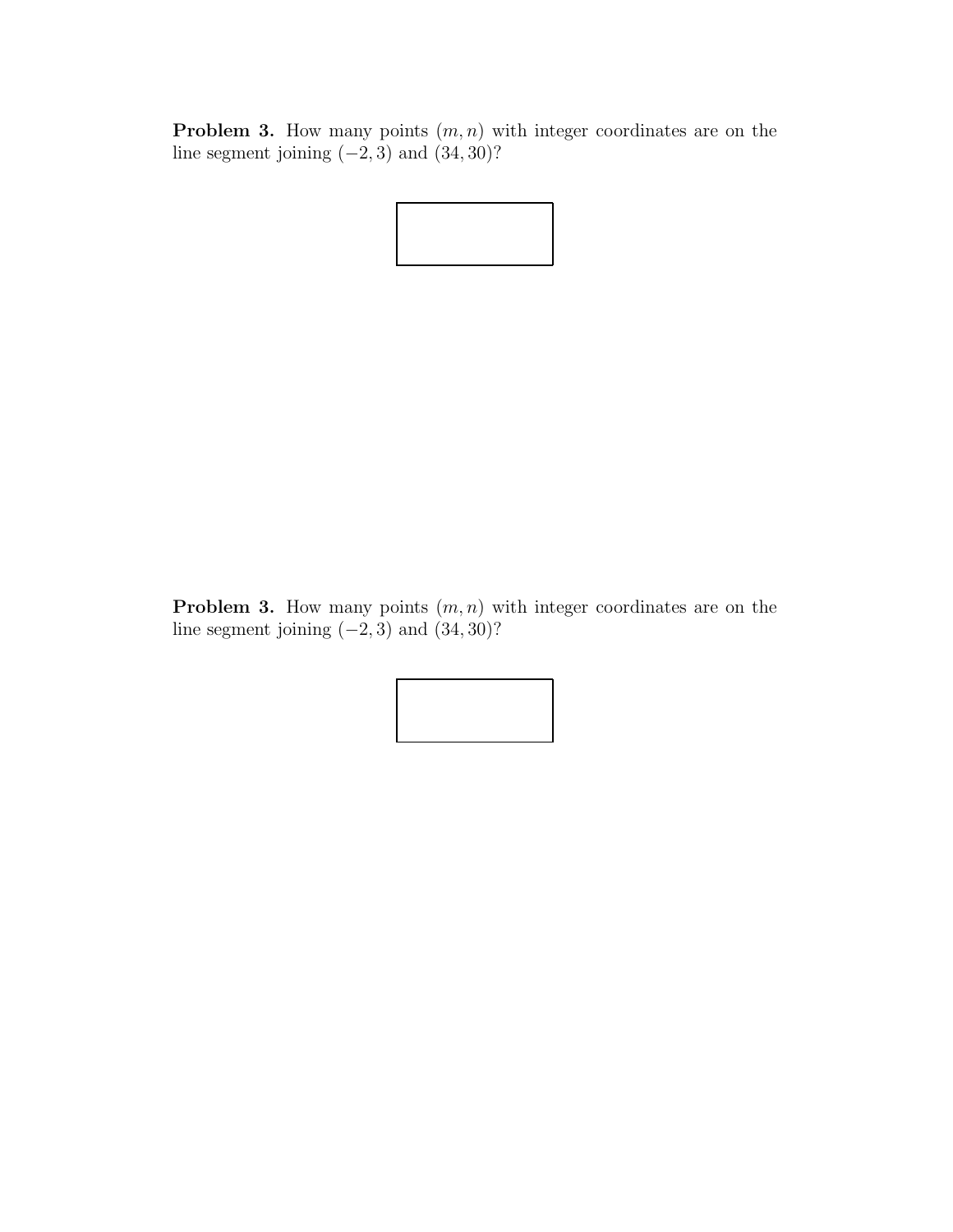Problem 4. Four identical tennis balls are packed tightly in a cylindrical can. What fraction of the volume of the can is unoccupied?



Problem 4. Four identical tennis balls are packed tightly in a cylindrical can. What fraction of the volume of the can is unoccupied?

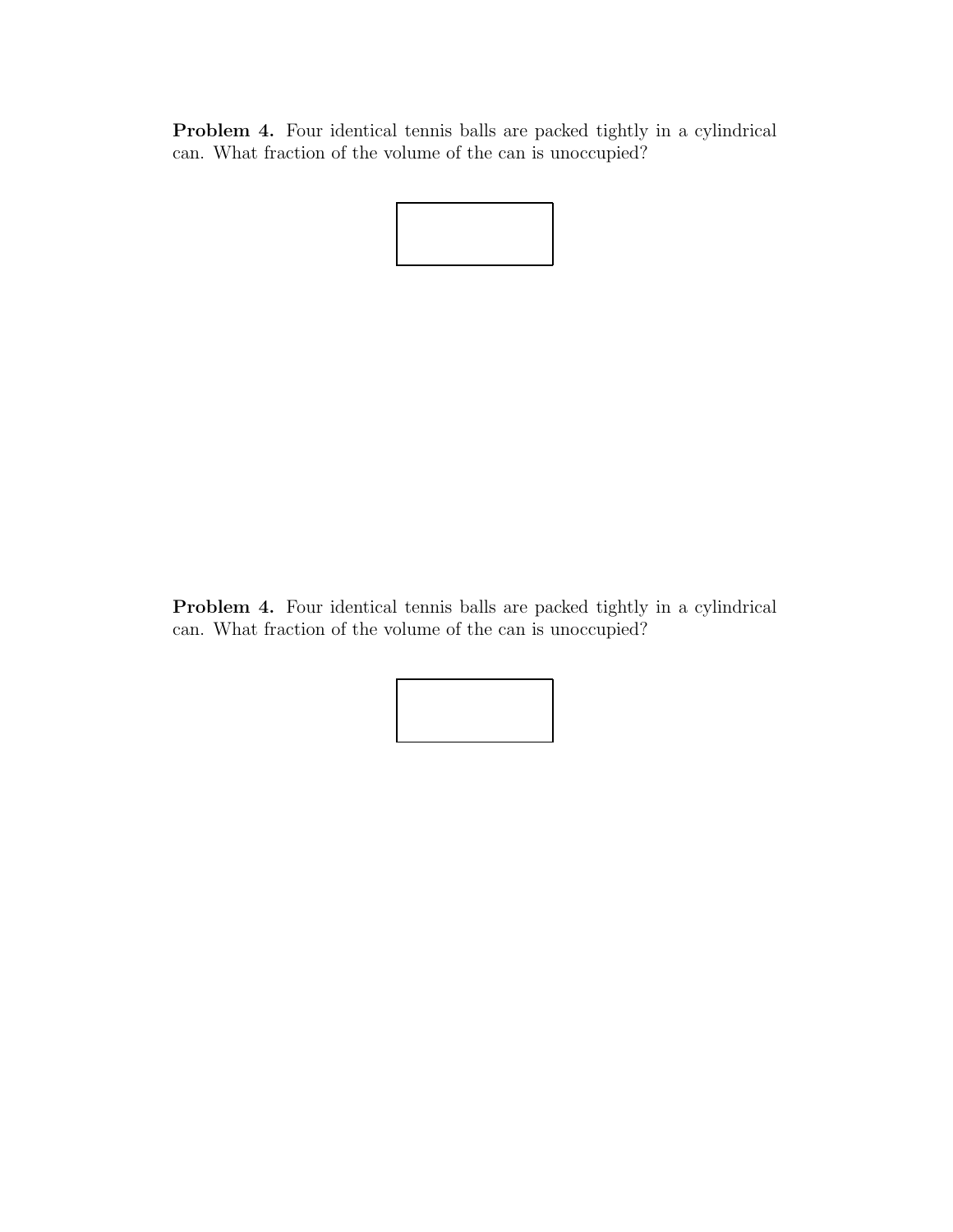Problem 5. What is the angle, in degrees, formed by the hands of a clock at precisely 1:20? (Choose the angle less than 180◦ .)



Problem 5. What is the angle, in degrees, formed by the hands of a clock at precisely 1:20? (Choose the angle less than 180◦ .)

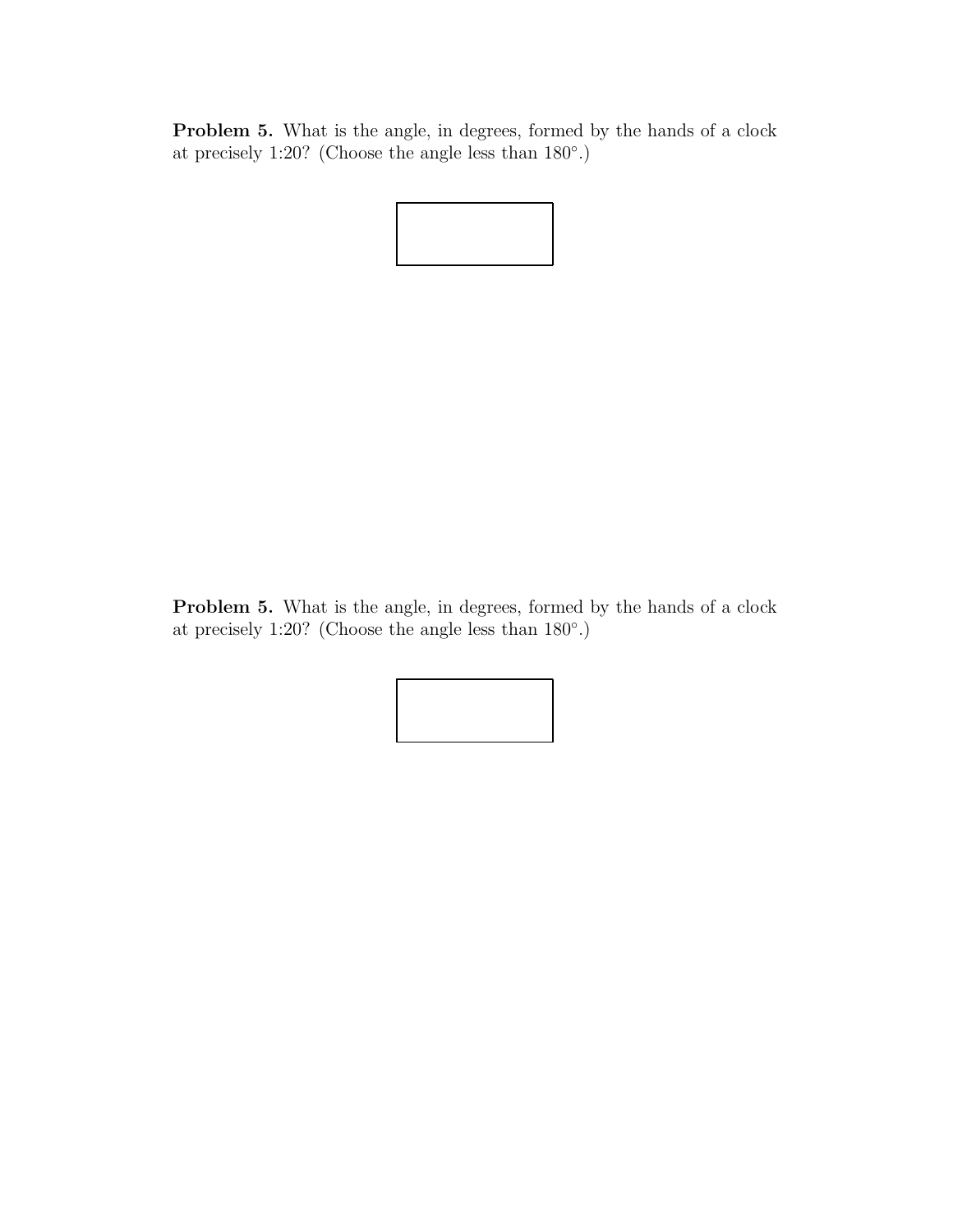Problem 6. Fill in the missing digits so that N will be divisible by 99:

$$
N = 8 \_ 52 \_ 6
$$



Problem 6. Fill in the missing digits so that N will be divisible by 99:

 $N = 8 - 52 - 6$ 

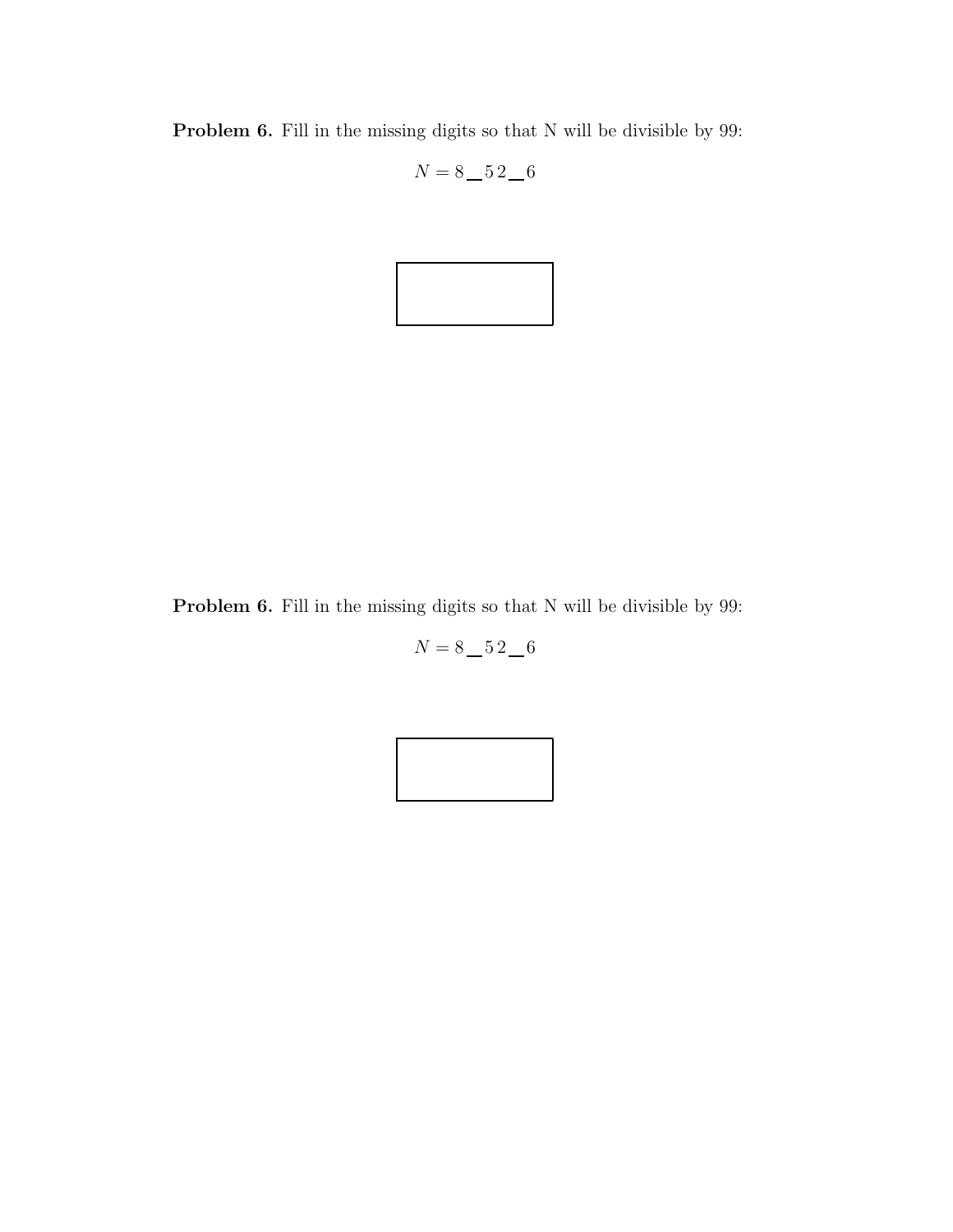Problem 7. A 25-meter ladder is placed against the wall and the foot of the ladder is 7 meters away from the wall. When the top of the ladder slides 4 meters down the wall, how far does the foot of the ladder slide (in meters)?

Problem 7. A 25-meter ladder is placed against the wall and the foot of the ladder is 7 meters away from the wall. When the top of the ladder slides 4 meters down the wall, how far does the foot of the ladder slide (in meters)?

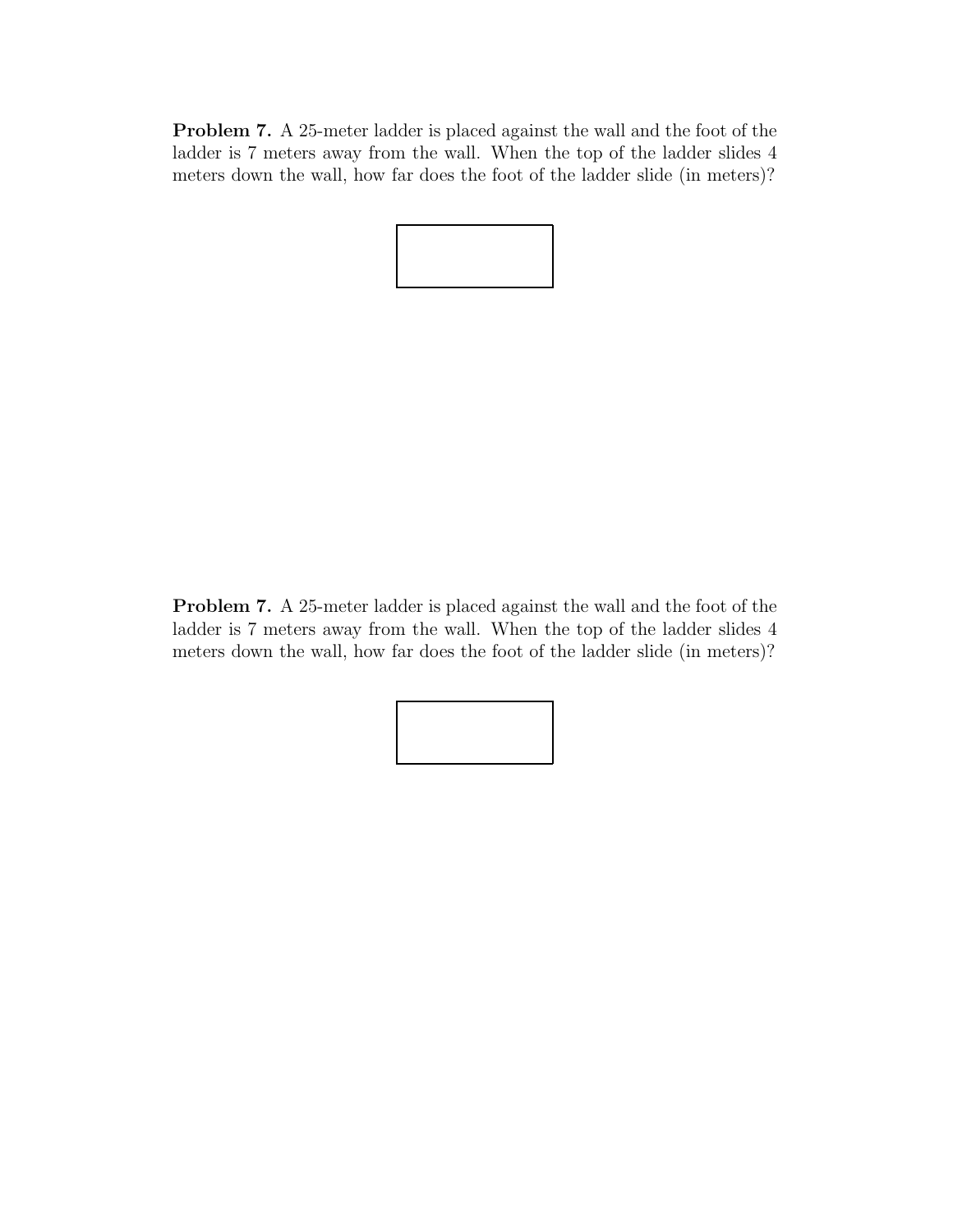Problem 8. A fair coin is tossed 8 times. What is the probability that it comes up heads at least 4 times?



Problem 8. A fair coin is tossed 8 times. What is the probability that it comes up heads at least 4 times?

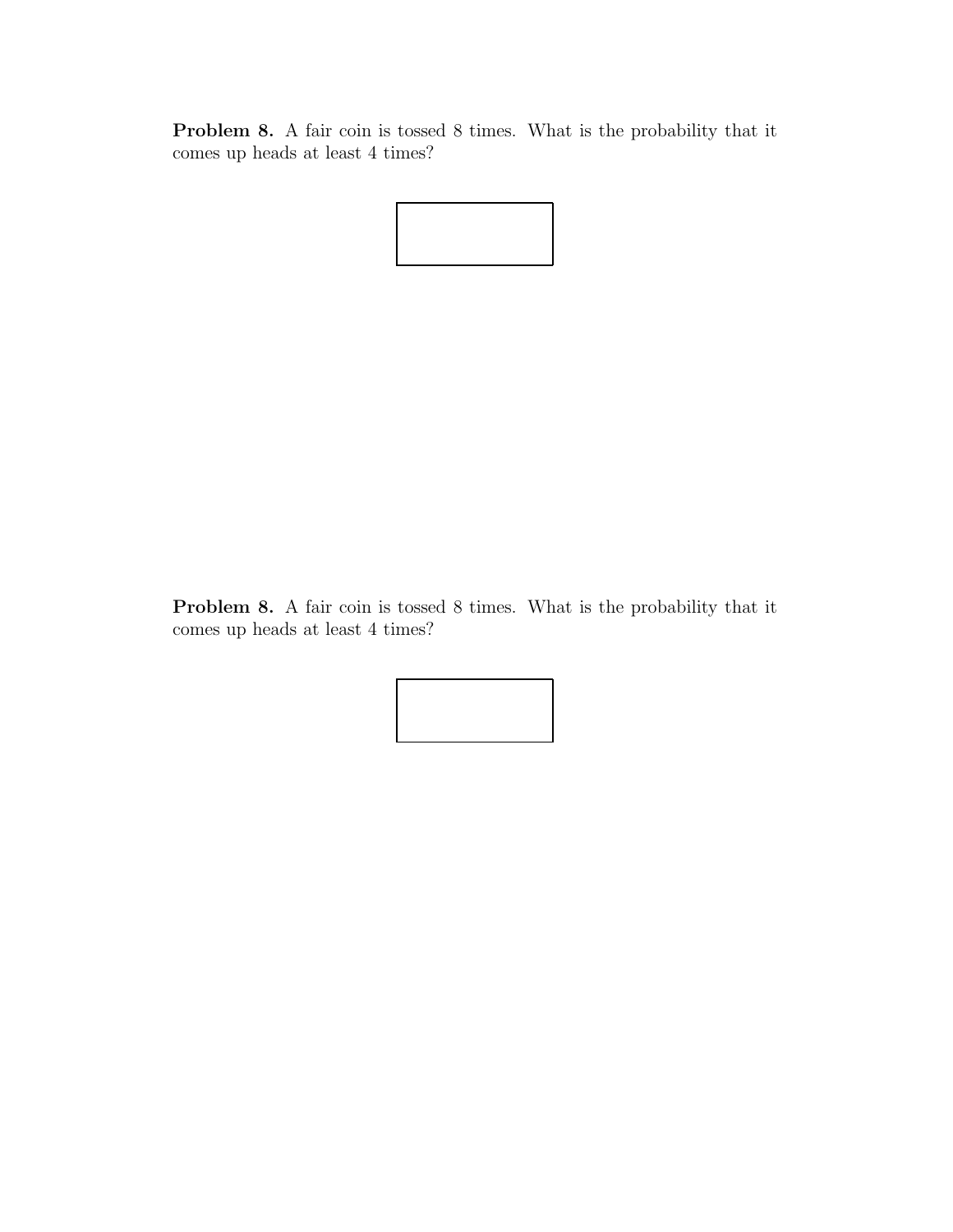Problem 9. An ant on the ground must look up at a 60◦ angle to see the top of a nearby building. When she walks 40 ft away from the building, she must now look up at a 30◦ angle to see the top of the building. How high is



Problem 9. An ant on the ground must look up at a 60◦ angle to see the top of a nearby building. When she walks 40 ft away from the building, she must now look up at a 30° angle to see the top of the building. How high is



the building?